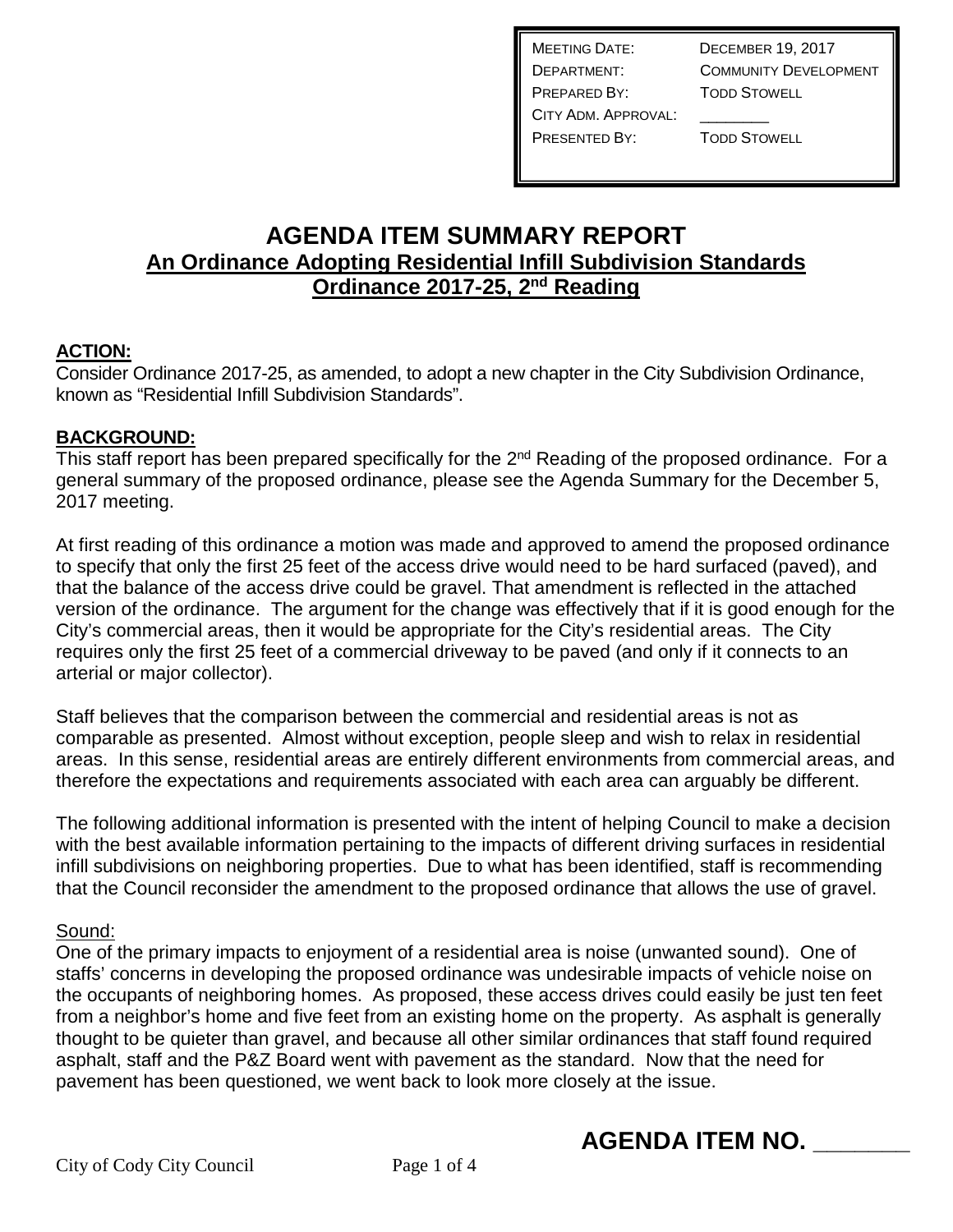To help determine potential noise impacts, staff conducted a sound study of different driving surfaces. The report is attached and should be reviewed to understand the complete picture. The following table sets forth one of the primary conclusions—that gravel surfacing can be 1  $\frac{1}{2}$  to 2  $\frac{1}{2}$  times as loud as asphalt.



One of the primary purposes of land use regulation is the avoidance and/or mitigation of significant impacts to adjoining properties—effectively preventing actions of one land owner from significantly damaging the rights of another land owner to enjoy his/her property. Staff believes that the type and level of sound from as many as five dwellings using a gravel access in close proximity to the home of a neighboring property owner would be a significant impact to the property rights of that adjoining property owner. To protect the property rights of a neighbor is a legitimate use of the law. As such, mitigation should be considered to either avoid the impact or reduce it to an acceptable level.

In brief, the preferred method to mitigate the impact of noise, as well as dust, is to have an asphalt driving surface. Public Works has estimated the costs for construction of the access drives and utilities for three scenarios: First, what is currently required. Second, as originally recommended for the ordinance under consideration (paved lanes); and third, if gravel access is allowed. For comparison purposes, a 100-foot length of each type of access drive was used. Utility costs were also included to also allow comparison of other components of the infill proposal.

In the following comparison table, "Current Requirement" assumes a Planned Unit Development situation because of the few lots involved, with a 24-foot wide paved roadway, plus curb, gutter, sidewalk on one side, and city utility mains.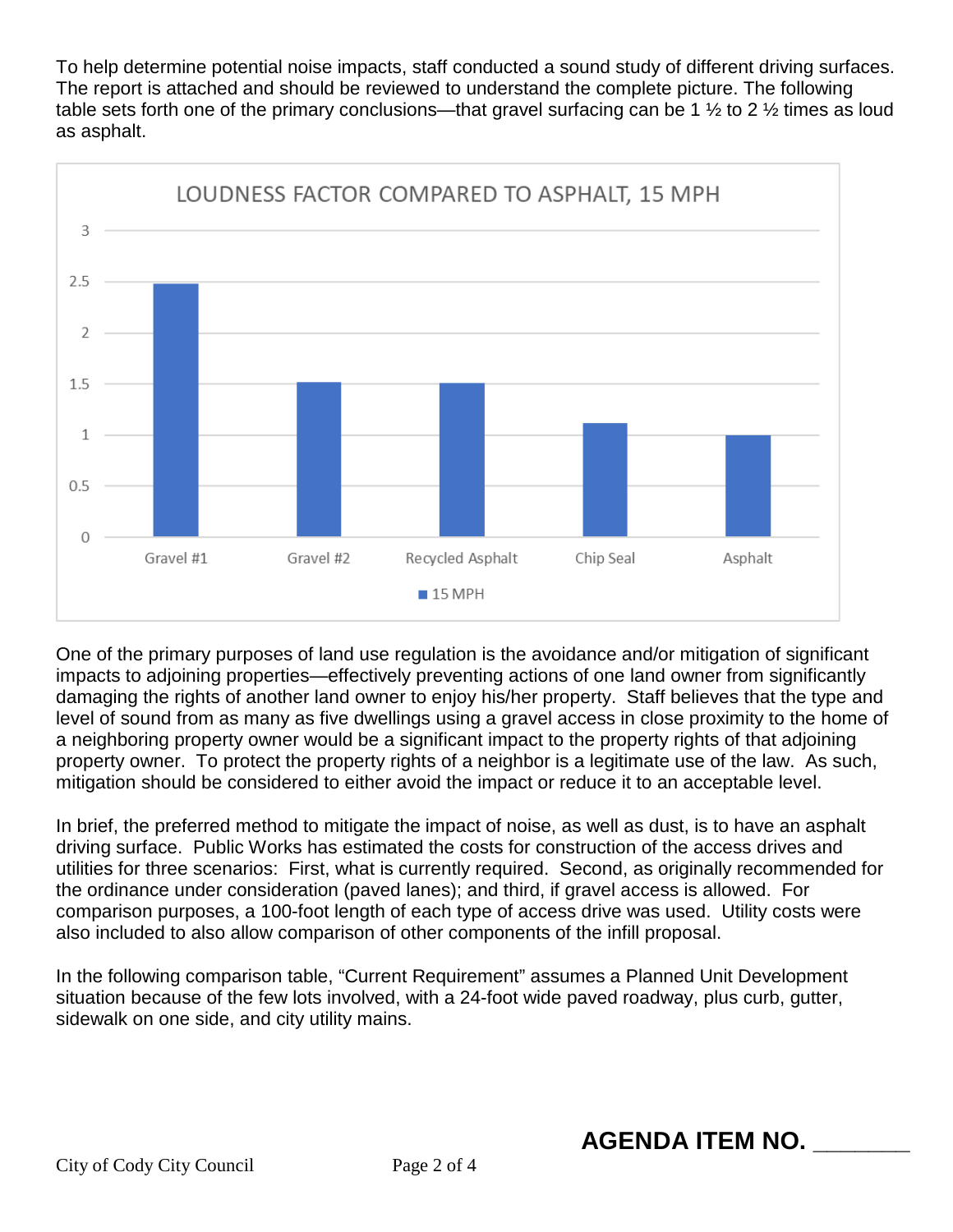|                     | Current     | 18' Paved   | 12' Paved   | 18' Gravel  | 12' Gravel  |
|---------------------|-------------|-------------|-------------|-------------|-------------|
|                     | Requirement | Lane Option | Lane Option | Lane Option | Lane Option |
| Estimated           |             |             |             |             |             |
| Cost for 100'       | \$37,129.50 | \$5,906.46  | \$4,182.08  | \$3,133.33  | \$2,333.33  |
| of Road and         |             |             |             |             |             |
| <b>Utilities</b>    |             |             |             |             |             |
| <b>Asphalt Cost</b> | \$3,697.50  | \$2,773.13  | \$1,848.75  | N/A         | N/A         |
| per 100'            |             |             |             |             |             |
| (Portion of         |             |             |             |             |             |
| amount              |             |             |             |             |             |
| above.)             |             |             |             |             |             |

For a 100-foot long segment of access drive, the additional cost for asphalt is approximately \$1,848 for a 12-foot wide surface, and \$2,773 for an 18-foot wide surface. In context of lot development costs, staff believes use of asphalt to be a cost-effective mitigation technique, representing approximately 1-2% of the total development cost of creating a lot and building a home.

The Planning and Zoning Board was updated on the status of the ordinance and the change to gravel surfacing at their December 12, 2017 meeting. Staff asked for their opinion and among other things wanted to know if their recommendation for pavement was simply because that is how staff originally proposed it, or otherwise. The Board confirmed that their recommendation is for pavement, due to the environment in which it is located.

#### **PROCEDURE:**

Since the amendment to the proposed ordinance was approved last meeting, the attached version contains that change. If Council wishes to keep that amendment, the ordinance needs a few additional coordinative amendments, which staff has taken the liberty to make in the attached version.

In addition, staff has made a clarification to the frontage requirement—that when a turnaround is not installed, the last lot does not need more frontage than provided by the access easement. If the clarification is acceptable, it will need to be authorized by the Council.

All changes are indicted by the red underline and strike-though format of the "track changes" feature.

The Public Hearing for this ordinance is scheduled to occur at the December 19, 2017 meeting.

Preparation of the residential infill subdivision ordinance included participation from Public Works, Community Development, and Electric Division staff, as well as the Fire Marshal. Prior to and during the Planning and Zoning Board process, staff sent emails to each of the local engineering and surveying firms asking for feedback/comments. A few supportive general comments were made, yet no technical modifications to the proposal were suggested. In addition, the proposal was presented at the November 16, 2017 Realtor's luncheon. Again a few supportive general comments were made, and no technical modifications suggested. Notice of the City Council hearing included an invitation to comment at the November 28, 2017 Planning and Zoning Board meeting, but no public comments were presented. Articles in the Cody Enterprise on October 25 and November 22, 2017 have not generated any formal comments.